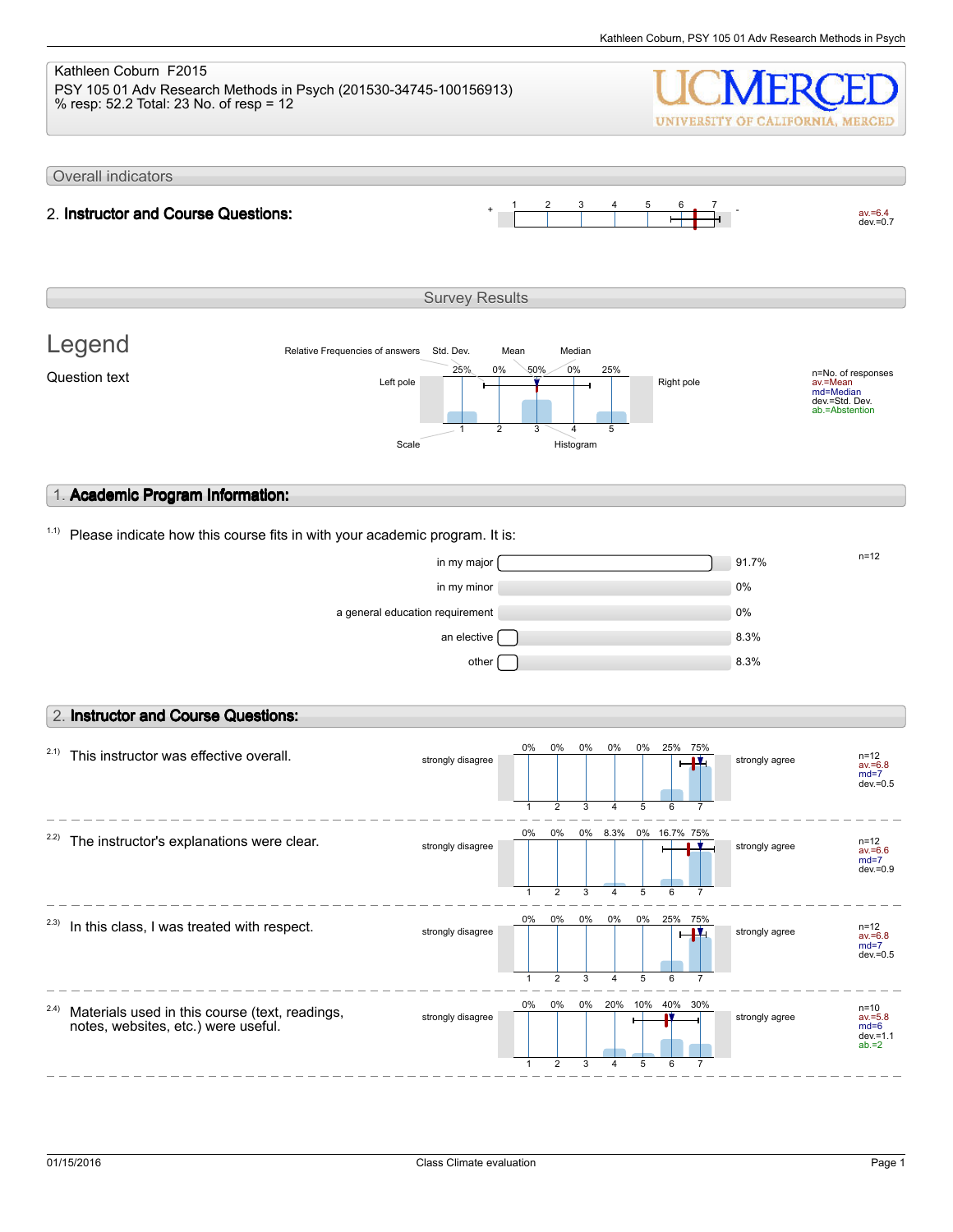| 2.5)  | Assigned work was valuable to my learning.                           | strongly disagree | 0%                 | 0%<br>$\overline{2}$    | 3       |                | 5     | 0% 18.2% 9.1% 45.5% 27.3% | strongly agree | $n = 11$<br>$av = 5.8$<br>$md=6$<br>$dev = 1.1$<br>$ab = 1$ |
|-------|----------------------------------------------------------------------|-------------------|--------------------|-------------------------|---------|----------------|-------|---------------------------|----------------|-------------------------------------------------------------|
| 2.6)  | This class was well organized.                                       | strongly disagree | 0%                 | 0%<br>$\overline{2}$    |         |                |       | 0% 27.3% 9.1% 27.3% 36.4% | strongly agree | $n = 11$<br>$av = 5.7$<br>$md=6$<br>$dev = 1.3$<br>$ab = 1$ |
| 2.7)  | I knew what was expected of me in this class.                        | strongly disagree | 0%                 | 0%                      | 0%<br>3 |                |       | 0% 18.2% 45.5% 36.4%      | strongly agree | $n = 11$<br>$av = 6.2$<br>$md=6$<br>$dev = 0.8$<br>$ab = 1$ |
| (2.8) | The instructor was well prepared for class.                          | strongly disagree | 0%<br>$\mathbf{1}$ | 0%<br>$\overline{2}$    | 0%<br>3 | 0%<br>4        | 5     | 0% 33.3% 66.7%            | strongly agree | $n = 12$<br>$av = 6.7$<br>$md=7$<br>$dev = 0.5$             |
| 2.9)  | There was sufficient time in class for questions<br>and discussion.  | strongly disagree | 0%<br>$\mathbf{1}$ | $0\%$<br>$\overline{2}$ | 0%<br>3 | 0%<br>4        | 5     | 0% 27.3% 72.7%<br>Ŧ.<br>6 | strongly agree | $n = 11$<br>$av = 6.7$<br>$md=7$<br>$dev = 0.5$<br>$ab = 1$ |
| 2.10) | The instructor displayed enthusiasm for the<br>subject matter.       | strongly disagree | 0%<br>$\mathbf{1}$ | 0%<br>$\overline{2}$    | 0%<br>3 | $\overline{4}$ | 5     | 0% 8.3% 16.7% 75%<br>6    | strongly agree | $n = 12$<br>$av = 6.7$<br>$md=7$<br>$dev = 0.7$             |
|       | <sup>2.11)</sup> Methods of evaluation in this course were fair.     | strongly disagree | 0%<br>$\mathbf{1}$ | 0%<br>$\overline{2}$    | 0%<br>3 | 0%<br>4        | 5     | 0% 33.3% 66.7%<br>6       | strongly agree | $n = 12$<br>$av = 6.7$<br>$md=7$<br>$dev = 0.5$             |
|       | <sup>2.12)</sup> Feedback on my work was valuable to my<br>learning. | strongly disagree | 0%                 | 0%<br>2                 | 0%      | $0\%$          | $0\%$ | 50%<br>50%                | strongly agree | $n = 12$<br>$av = 6.5$<br>$md=6.5$<br>$dev = 0.5$           |
| 2.13) | The instructor was available for consultation<br>outside class.      | strongly disagree | 0%                 | 0%<br>2                 | 3       |                | 5     | 33                        | strongly agree | $n = 12$<br>$av = 6.7$<br>$md=7$<br>$dev = 0.5$             |
|       | $2.14$ ) I learned a great deal in this course.                      | strongly disagree | 0%                 | 0%                      |         |                |       | 0% 16.7% 0% 33.3% 50%     | strongly agree | $n = 12$<br>$av = 6.2$<br>md=6.5<br>$dev = 1.1$             |

1 2 3 4 5 6 7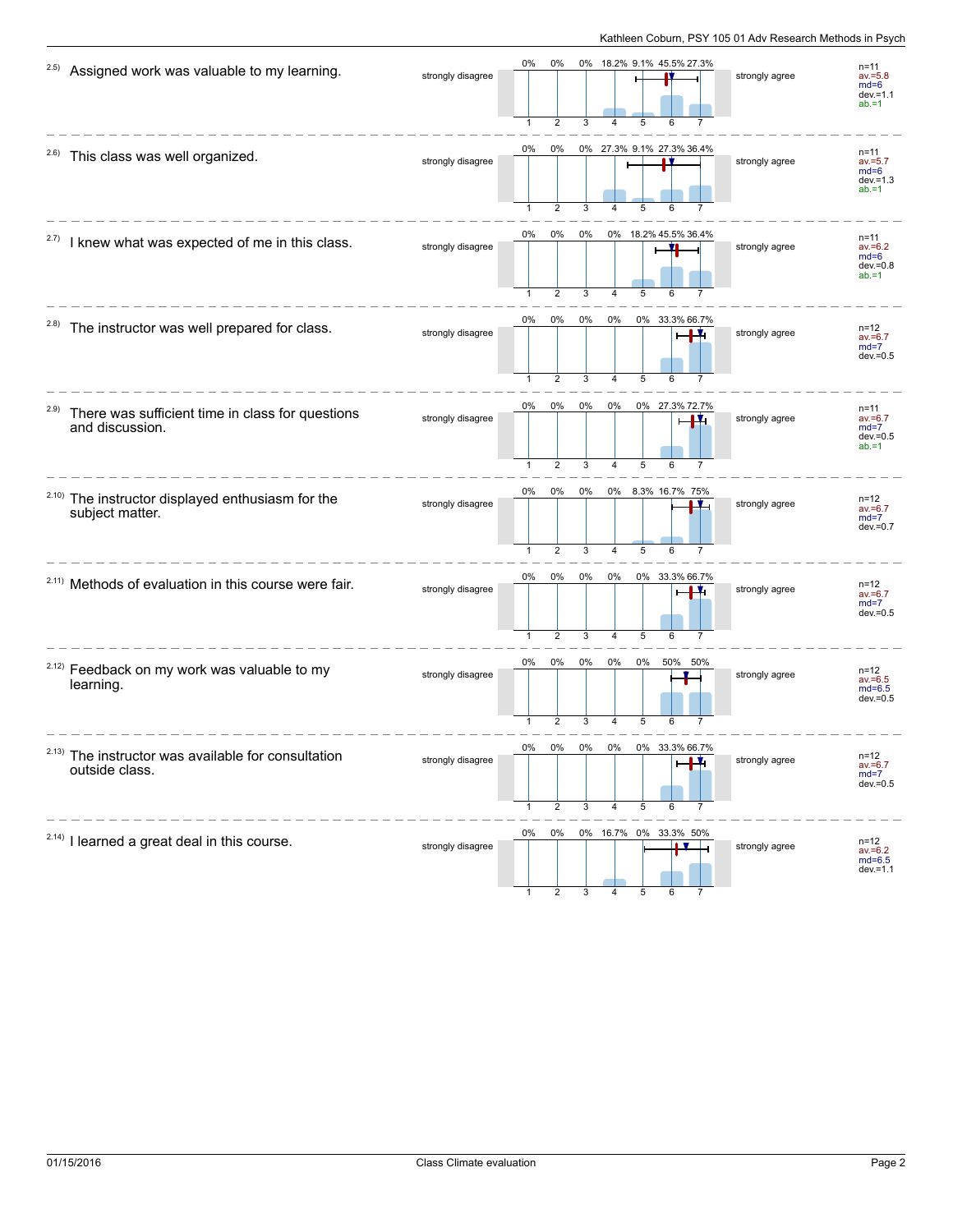### **Histogram for scaled questions**

### This instructor was effective overall.



#### Materials used in this course (text, readings, notes, websites, etc.) were useful.



I knew what was expected of me in this class.







#### The instructor was available for consultation outside class.





#### Assigned work was valuable to my learning.

The instructor's explanations were clear.



#### The instructor was well prepared for class.



#### Methods of evaluation in this course were fair.



#### I learned a great deal in this course.



#### In this class, I was treated with respect.



#### This class was well organized.



#### There was sufficient time in class for questions and discussion.



#### Feedback on my work was valuable to my learning.

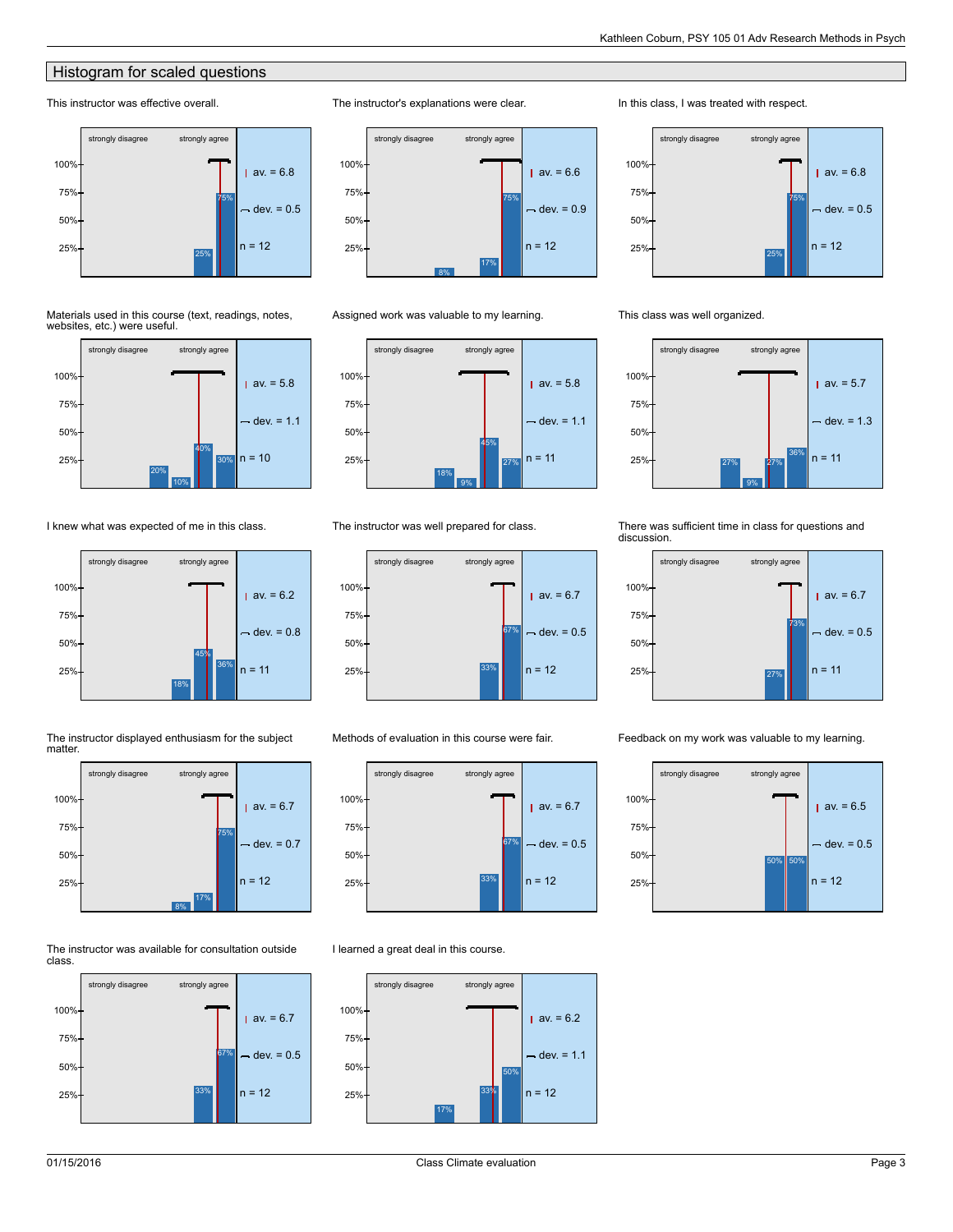n=12 av.=6.8 md=7.0 dev.=0.5

n=12 av.=6.6 md=7.0 dev.=0.9

n=12 av.=6.8 md=7.0 dev.=0.5

n=10 av.=5.8 md=6.0 dev.=1.1

n=11 av.=5.8 md=6.0 dev.=1.1

n=11 av.=5.7 md=6.0 dev.=1.3

n=11 av.=6.2 md=6.0 dev.=0.8

n=12 av.=6.7 md=7.0 dev.=0.5

n=11 av.=6.7 md=7.0 dev.=0.5

n=12 av.=6.7 md=7.0 dev.=0.7

n=12 av.=6.7 md=7.0 dev.=0.5

n=12 av.=6.5 md=6.5 dev.=0.5

n=12 av.=6.7 md=7.0 dev.=0.5

n=12 av.=6.2 md=6.5 dev.=1.1

# Profile

Name of the instructor: Kathleen Coburn Name of the course: (Name of the survey)

Subunit: Subunit: Social Sciences, Humanities & Arts PSY 105 01 Adv Research Methods in Psych

Values used in the profile line: Mean

#### 2. **Instructor and Course Questions:**

- $2.1)$  This instructor was effective overall.
- $2.2$ ) The instructor's explanations were clear.
- $2.3$  In this class, I was treated with respect.
- 2.4) Materials used in this course (text, readings, notes, websites, etc.) were useful.
- $2.5$ ) Assigned work was valuable to my learning.
- $2.6$ ) This class was well organized.
- $2.7$ ) I knew what was expected of me in this class.
- $2.8$ ) The instructor was well prepared for class.
- 2.9) There was sufficient time in class for questions and discussion.
- 2.10) The instructor displayed enthusiasm for the subject matter.
- $2.11)$  Methods of evaluation in this course were fair.
- 2.12) Feedback on my work was valuable to my learning.
- 2.13) The instructor was available for consultation outside class.
- $2.14$ ) I learned a great deal in this course.

|  |  | strongly agree |  |
|--|--|----------------|--|
|  |  | strongly agree |  |
|  |  | strongly agree |  |
|  |  | strongly agree |  |
|  |  | strongly agree |  |
|  |  | strongly agree |  |
|  |  | strongly agree |  |
|  |  | strongly agree |  |
|  |  | strongly agree |  |
|  |  | strongly agree |  |
|  |  | strongly agree |  |
|  |  | strongly agree |  |
|  |  | strongly agree |  |
|  |  | strongly agree |  |
|  |  |                |  |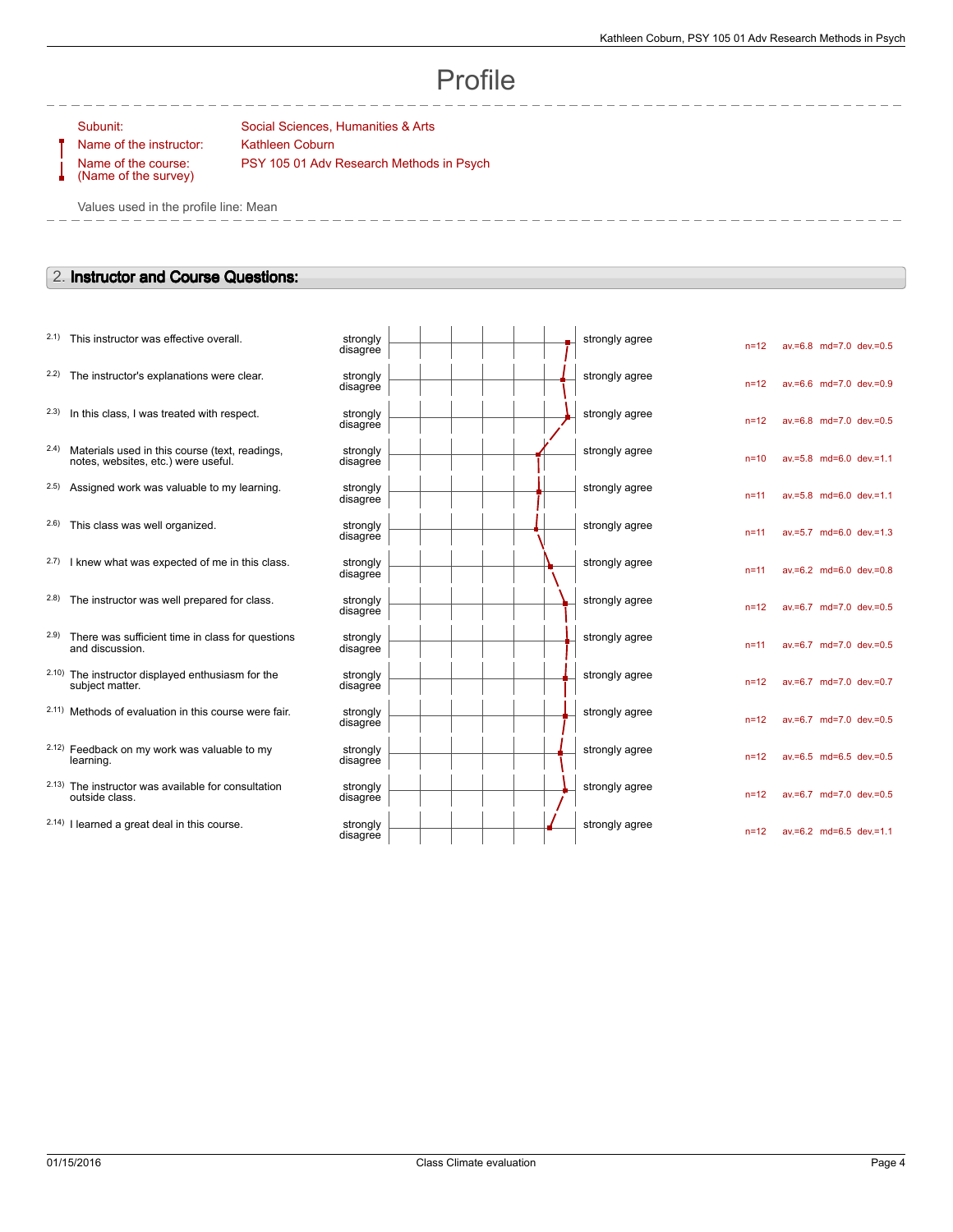---------------

# Profile

Name of the instructor: Kathleen Coburn Name of the course: (Name of the survey)

---------

Subunit: Social Sciences, Humanities & Arts PSY 105 01 Adv Research Methods in Psych

 $\frac{1}{2}$ 

2. **Instructor and Course Questions:** + -

av.=6.4 dev.=0.7